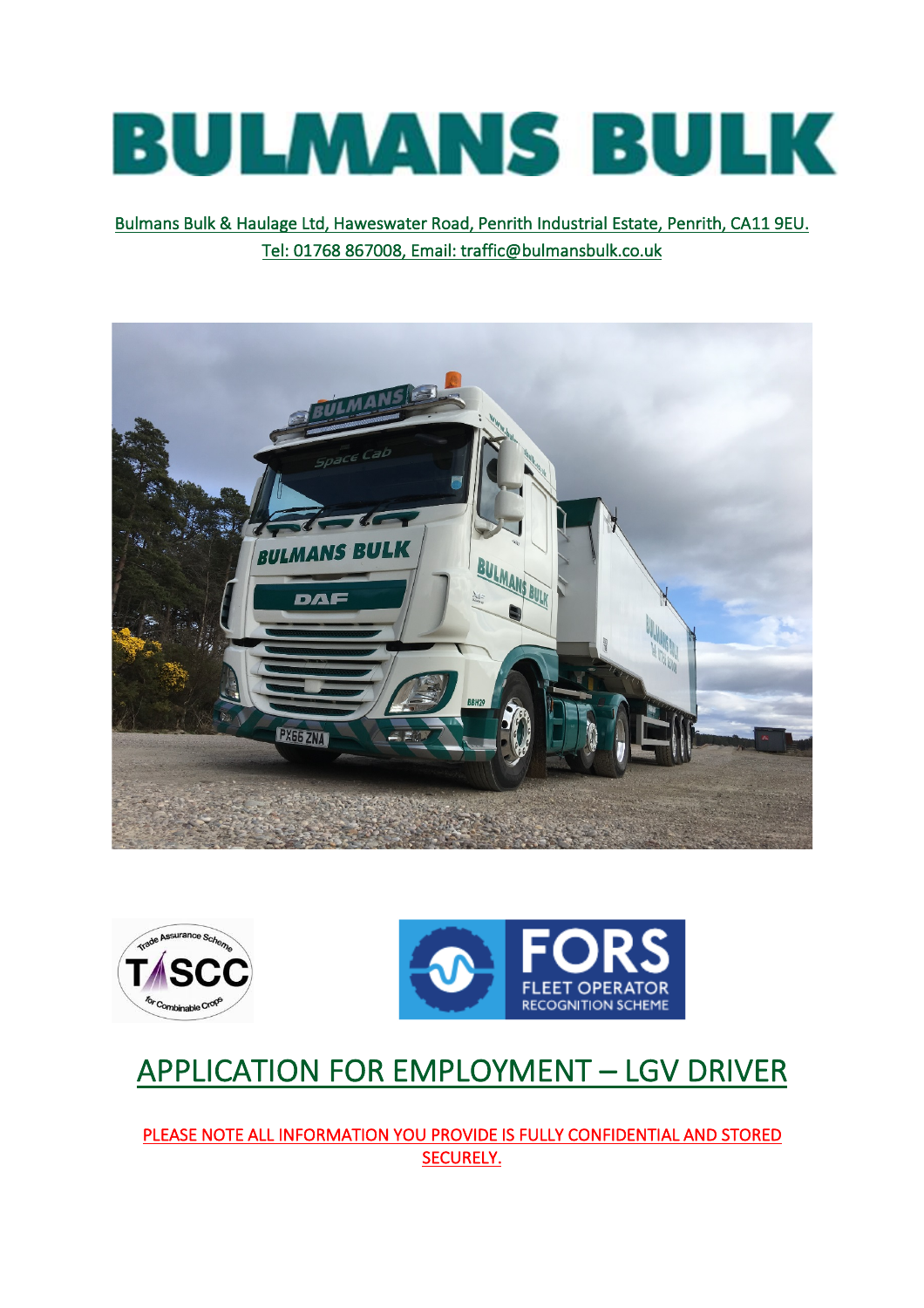## PERSONAL DETAILS

| MARITAL STATUS: |  |
|-----------------|--|
|                 |  |
|                 |  |
|                 |  |
|                 |  |
|                 |  |
|                 |  |
|                 |  |

## LICENCE & CPC DETAILS

| DO YOU HAVE A LEGAL RIGHT TO WORK IN THE UK?                          |              | <b>YES/NO</b> |
|-----------------------------------------------------------------------|--------------|---------------|
| DO YOU HOLD A FULL, CLEAN UK DRIVING LICENCE? (please enclose a copy) |              | <b>YES/NO</b> |
|                                                                       |              |               |
|                                                                       | DATE PASSED: |               |
|                                                                       |              |               |
| DO YOU HOLD A DIGITAL DRIVER CARD?                                    |              | <b>YES/NO</b> |
|                                                                       |              |               |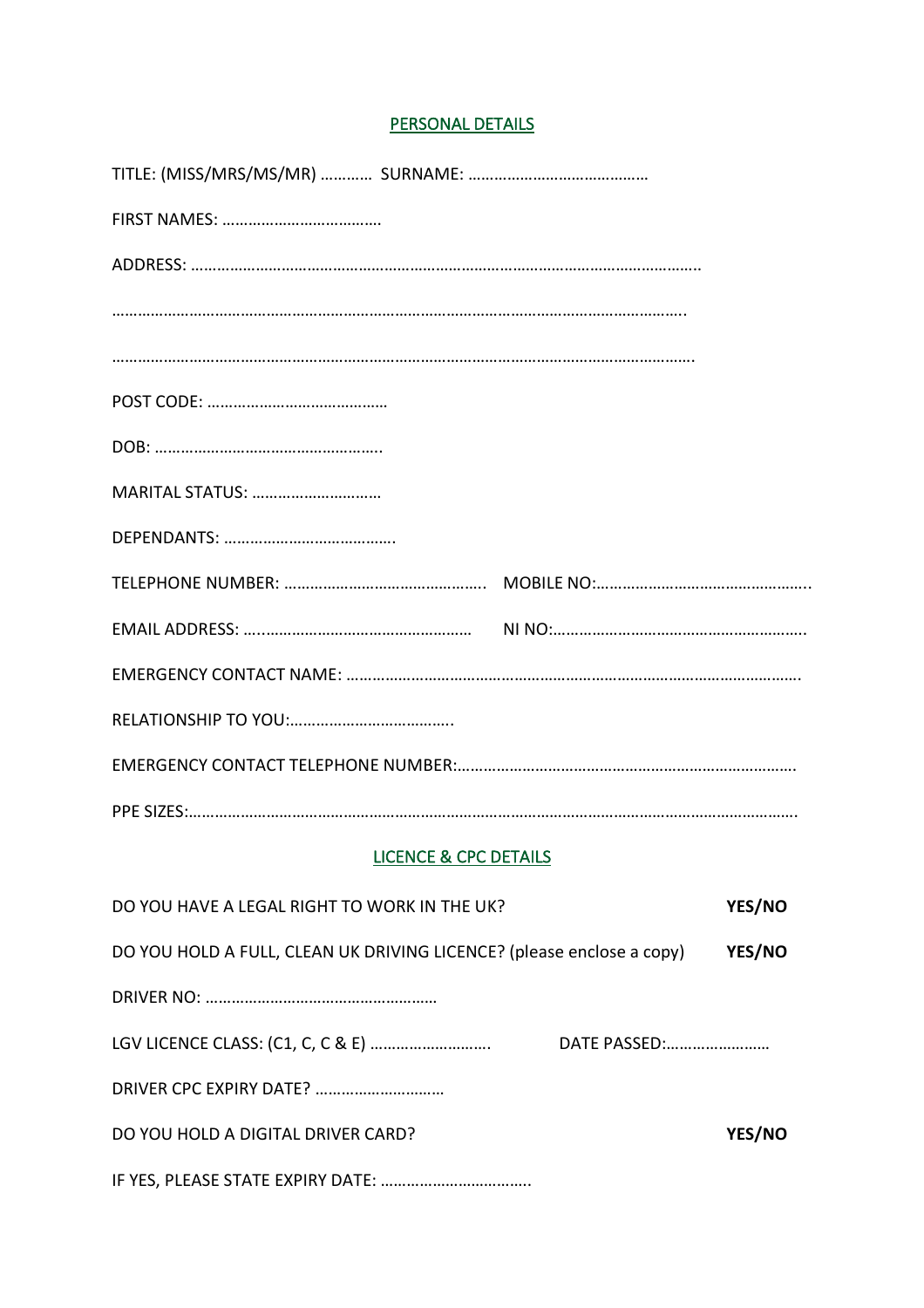#### HEALTH

ARE YOU AWARE OF ANY MEDICAL CONDITIONS WHICH MAY AFFECT YOUR ABILITY TO CARRYOUT THE FULL DUTIES OF THE ROLE IN A SAFE MANNER AND WITHOUT RISK TO YOUR HEALTH?

**YES/NO**

If yes please provide details below:

………………………………………………………………………………………………………………………………………..

………………………………………………………………………………………………………………………………………..

#### **CONVICTIONS**

HAVE YOU BEEN CONVICTED OF A CRIMINAL OFFENCE? (see below) **YES/NO**

If yes please specify date of conviction, nature of offence and sentence imposed:

……………………………………………………………………………………………………………………………..

……………………………………………………………………………………………………………………………….

APPLICANTS ARE REQUIRED TO DECLARE DETAILS OF ANY CRIMINAL CONVICTIONS, INCLUDING MOTORING OFFENCES AND ENDORSEMENTS TO DRIVING LICENSES THAT ARE NOT 'SPENT' UNDER THE REHABILITATION OF OFFENDERS ACT 1974.

#### PREVIOUS EMPLOYMENT

PLEASE PROVIDE DETAILS OF YOUR EMPLOYMENT HISTORY, COVERING AT LEAST THREE PREVIOUS EMPLOYERS AND/OR THE LAST FIVE YEARS EMPLOYMENT. INCLUDE ANY TIME OUT OF WORK. START WITH MOST RECENT, CONTINUE ON A SEPEARTE SHEET IF NECESSARY.

| <b>DATES (FROM-</b> | <b>NAME AND</b>   | <b>POSITION HELD</b> | <b>SALARY</b> | <b>REASON FOR</b> |
|---------------------|-------------------|----------------------|---------------|-------------------|
| TO)                 | <b>ADDRESS OF</b> | & TYPE OF            |               | <b>LEAVING</b>    |
|                     | <b>EMPLOYER</b>   | <b>VEHICHLE</b>      |               |                   |
|                     |                   |                      |               |                   |
|                     |                   |                      |               |                   |
|                     |                   |                      |               |                   |
|                     |                   |                      |               |                   |
|                     |                   |                      |               |                   |
|                     |                   |                      |               |                   |
|                     |                   |                      |               |                   |
|                     |                   |                      |               |                   |
|                     |                   |                      |               |                   |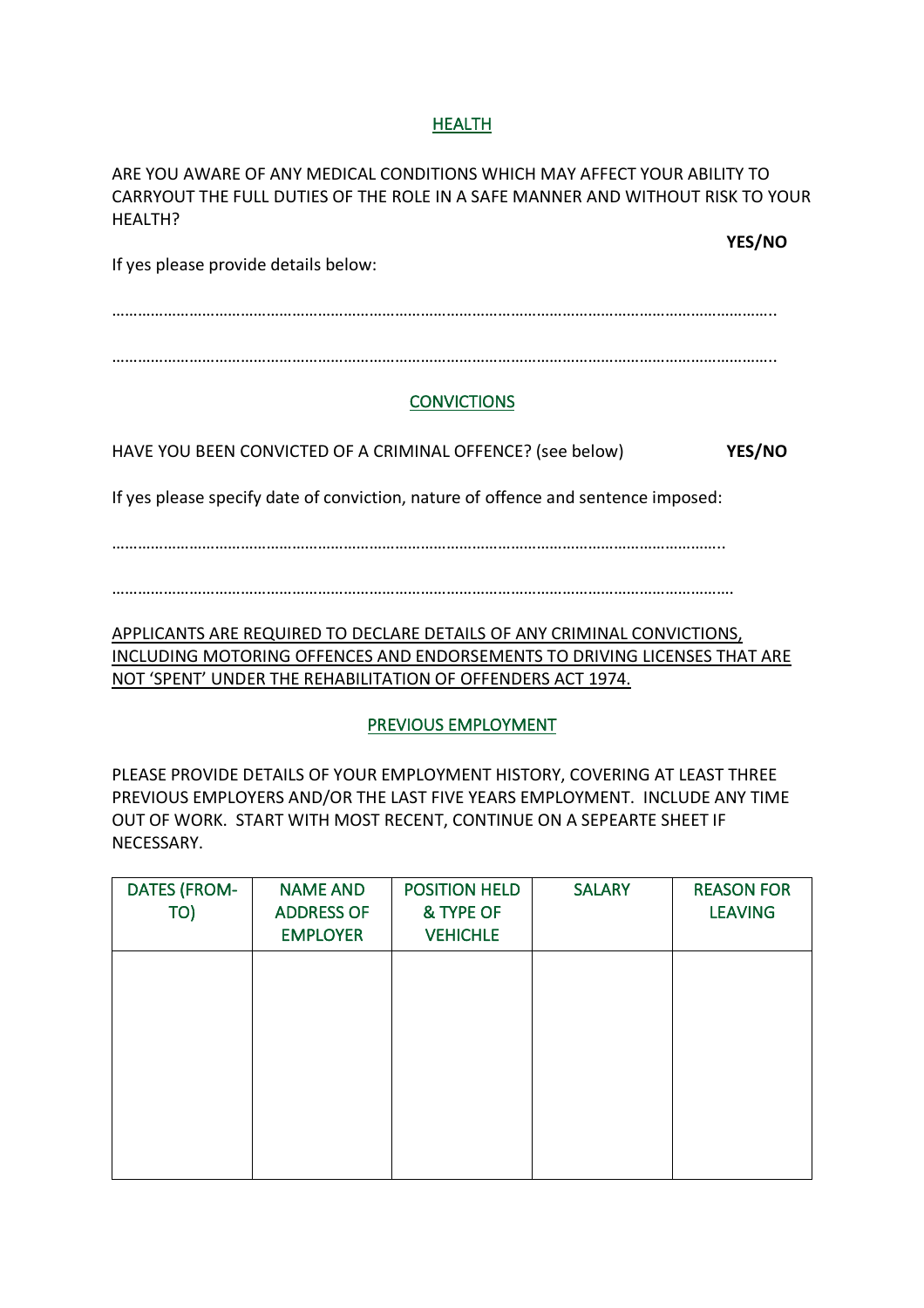CURRENT NOTICE PERIOD: ………..………………………………………………………….

WILL THIS BE YOUR ONLY EMPLOYMENT? …………………………………………… **YES/NO**

PLEASE PROVIDE DETAILS OF ANY PERSONAL QUALITIES, SKILLS OR EXPEREINCE WHICH YOU FEEL ARE RELEVANT TO THE POSITION APPLIED FOR:

………………………………………………………………………………………………………………………………………………

………………………………………………………………………………………………………………………………………………

WE MAY ASK FOR REFERENCES PRIOR TO EMPLOYMENT, THEREFORE PLEASE PROVIDE DETAILS OF TWO REFEREES, ONE OF WHICH MUST BE YOUR CURRENT OR MOST RECENT EMPLOYER. THE OTHER SHOULD NOT BE A RELATIVE. YOUR PRESENT EMPLOYER WILL NOT BE APPORACHED PRIOR TO AN OFFER BEING MADE UNLESS YOU GIVE PERMISSION.

| <b>NAME OF</b><br><b>REFEREE</b> | <b>REFEREES</b><br><b>POSITION</b> | <b>EMPLOYER INCLUDING</b><br><b>ADDRESS</b> | <b>CONTACT</b><br><b>NUMBER</b> | <b>PERMISSION</b><br><b>TO</b><br><b>CONTACT</b><br>YES/NO |
|----------------------------------|------------------------------------|---------------------------------------------|---------------------------------|------------------------------------------------------------|
|                                  |                                    |                                             |                                 |                                                            |
|                                  |                                    |                                             |                                 |                                                            |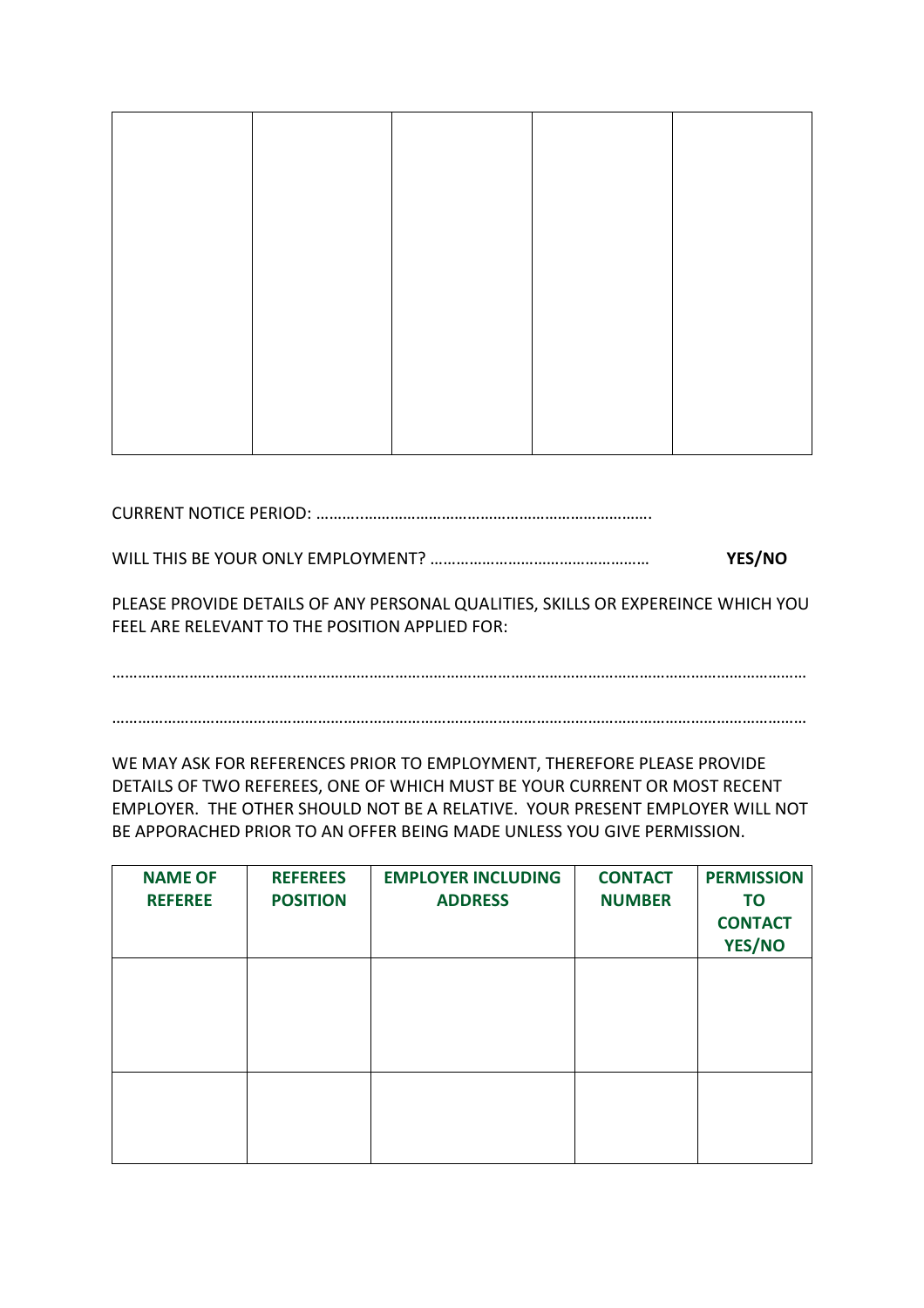#### ADDITIONAL INFORMATION

BEING ONE OF BULMANS BULK DRIVERS WILL REQUIRE FLEXIBILITY DUE TO POTENTIAL NIGHTS AWAY FROM HOME. HOW DO YOU AND YOUR FAMILY (IF APPLICABLE), FEEL ABOUT YOU HAVING NIGHTS AWAY FROM HOME EACH WEEK? …………………………………

…………………………………………………………………………………………………………………………………….

……………………………………………………………………………………………………………………………………

PLEASE PROVIDE ANY DETAILS BELOW OF ANY ADDITIONAL INFORMATION NOT MENTIONED ABOVE IN SUPPORT OF YOUR APPLICATION……………………………………………..

……………………………………………………………………………………………………………………………………..

………………………………………………………………………………………………………………………………………

#### DECLARATION:

I CERTIFY THAT THE INFORMATION GIVEN ON THIS FORM IS, TO THE BEST OF MY KNOWLEDGE, TRUE AND COMPLETE. I ACCEPT THAT PROVIDING DELIBERATELY FALSE OR MISLEADING INFORMATION WILL RESULT IN MY APPLICATION BEING DISQUALIFIED, OR IF I HAVE ALREADY BEEN APPOINTED, DISMISSED. I ALSO CERTIFY THAT I HAVE RECEIVED A COPY OF BULMANS BULK & HAULAGE PRIVACY NOTICE FOR JOB APPLICANTS.

SIGNATURE………………………………………………… DATE: ……………………………………………….

**PLEASE NOTE:** ALL JOB APPLICATIONS ARE KEPT ON FILE FOR A MINIMUM OF 6 MONTHS BUT USUALLY LONGER AS BUSINESS NEEDS CHANGE. PLEASE TICK THE BOX IF YOU **DO NOT** WANT BULMANS BULK & HAULAGE TO KEEP YOUR DETAILS ON FILE FOR MORE THAN 6 MONTHS. IN THIS INSTANCE, YOUR APPLICATION FORM, ALONG WITH ANY CONFIDENTIAL OR SENTITIVE INFORMATION WILL BE DETROYED IN AN APPROPRAITE MANNER TO ENSURE YOUR PERSONAL DATA IS KEPT SECURE AND PRIVATE.

*I WOULD LIKE BULMANS BULK TO DESTROY MY APPLICATION AFTER 6 MONTHS*

IF YOU DO NOT TICK THE ABOVE BOX, YOU ARE AUTOMATICALLY AGREEING TO BULMANS BULK & HAULAGE KEEPING YOUR APPLCIATION ON FILE FOR THE DESIRED PERIOD THE COMPANY SEES FIT WHICH MAY EXCEED 6 MONTHS. YOUR DETAILS WILL BE STORED IN A SECURE AND PRIVATE ENVIRONMENT IN THIS SITUATION.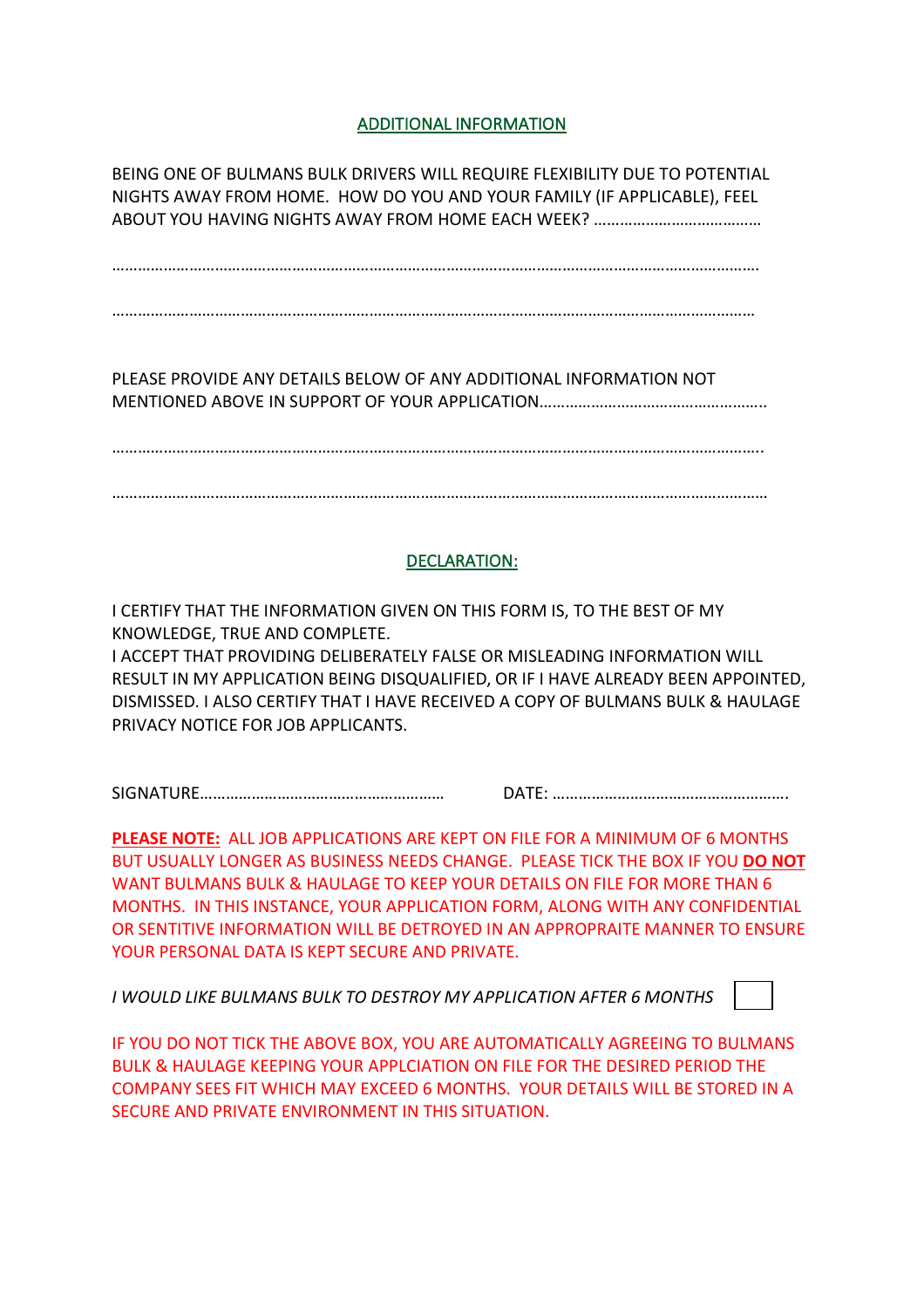

# *PRIVACY NOTICE – JOB APPLICANTS*

# *GDPR PRIVACY NOTICE FOR JOB APPLICANTS*

# *1. Introduction*

- *1.1 BULMANS BULK & HAULAGE LTD is a "data controller". This means that we are responsible for deciding how we hold and use personal information about you.*
- *1.2 You are being sent a copy of this privacy notice because you are applying for work with us (whether as an employee, worker or contractor). It makes you aware of how and why your personal data will be used, namely for the purposes of the recruitment exercise, and how long it will usually be retained for. It provides you with certain information that must be provided under the General Data Protection Regulation ((EU) 2016/679) and all applicable regulations, domestic legislation, successor legislation relating to the protection of individuals with regards to the processing of personal data to which the Company and any Group Company is subject to (GDPR).*

## *2. Data protection principles*

- *2.1 We will comply with data protection law and principles, which means that your data will be:*
	- *2.1.1 Used lawfully, fairly and in a transparent way.*
	- *2.1.2 Collected only for valid purpose that we have clearly explained to you and not used in any way that is incompatible with these purposes.*
	- *2.1.3 Relevant to the purposes we have told you about and limited only to those purposes.*
	- *2.1.4 Accurate and kept up to date.*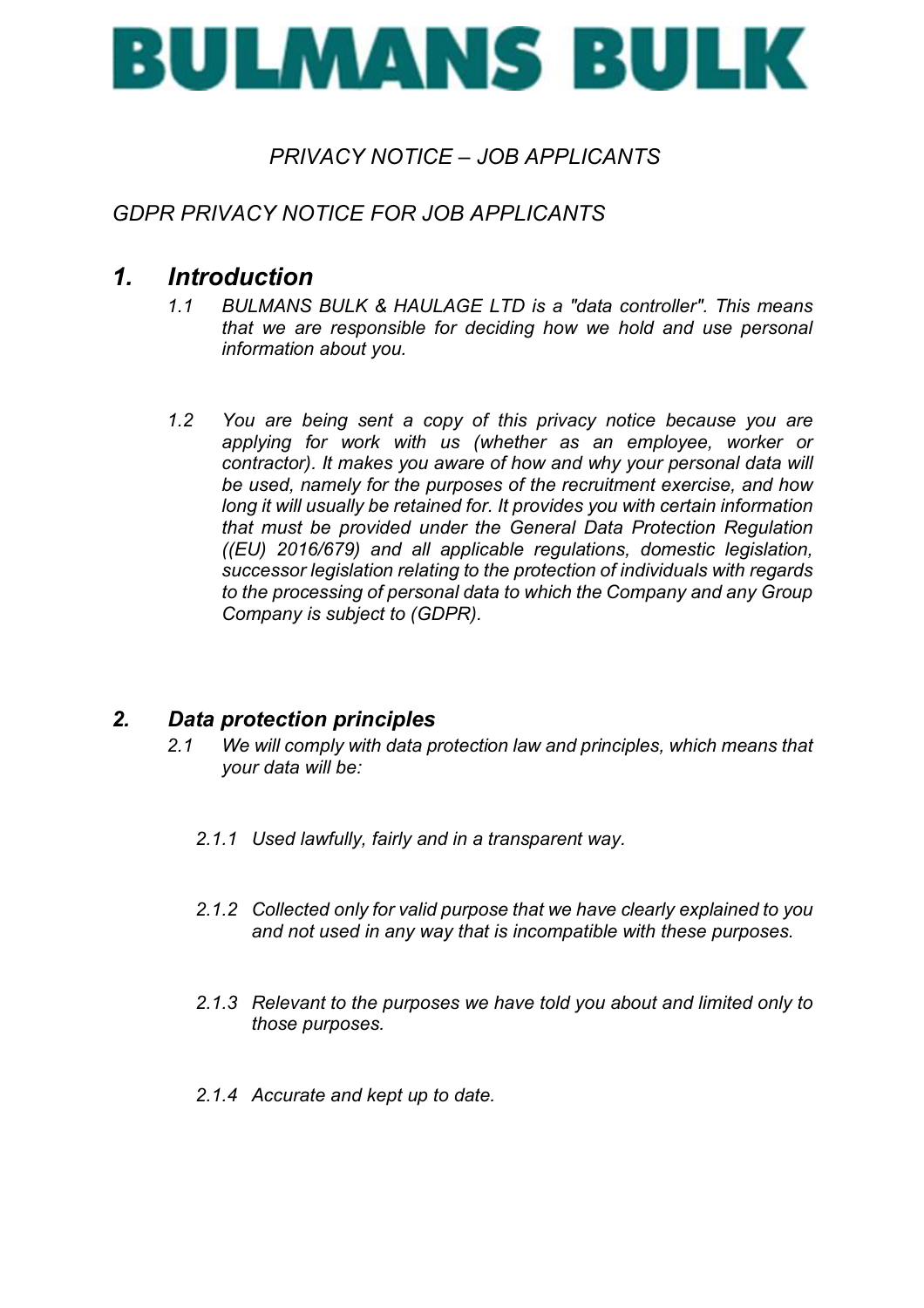- *2.1.5 Kept only as long as necessary for the purposes we have told you about.*
- *2.1.6 Kept securely.*

## *3. The kind of information we hold about you*

- *3.1 In connection with your application for work with us, we will collect, store, and use ("process") the following categories of personal information about you:*
	- *3.1.1 [The information you have provided to us in your curriculum vitae and covering letter.]*
	- *3.1.2 [The information you have provided on our application form, including name, title, address, telephone number, personal email address, date of birth, gender, employment history, qualifications, skills, experience, employment history;*
	- *3.1.3 [Any information you have provided about your current level of remuneration or employment benefits.]*
	- *3.1.4 [Any information you have provided relevant to requesting that we make reasonable adjustments during the recruitment process, including whether or not you have a disability].*
	- *3.1.5 [Any information about your entitlement to work in the UK]*
	- *3.1.6 [Any information you provide to us during an interview.]*
- *3.2 We may also collect, store and use the following "special categories" of more sensitive personal information:*
	- *3.2.1 [Information about your race or ethnicity, religious beliefs, sexual orientation and political opinions.]*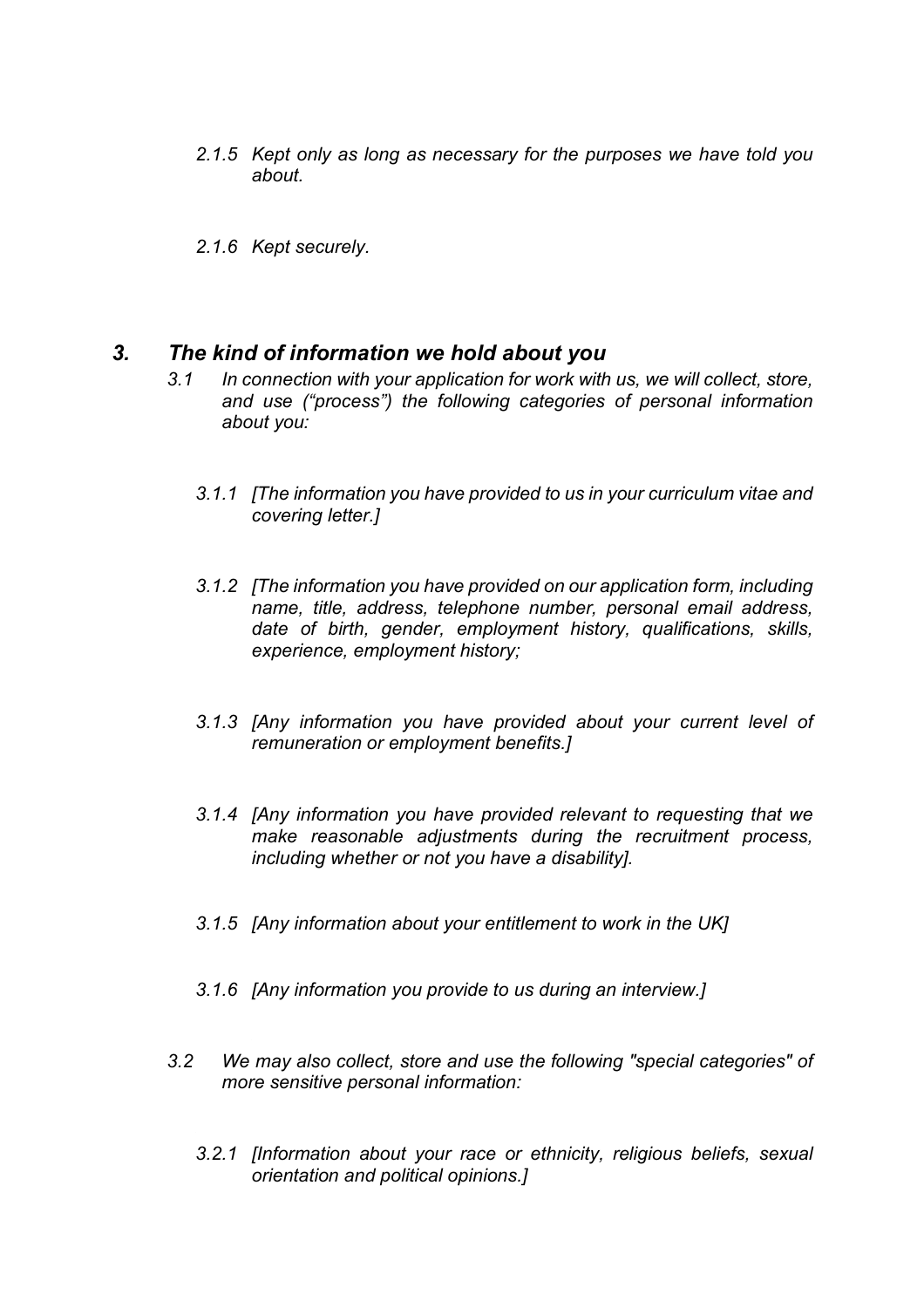- *3.2.2 [Information about your health, including any medical condition, health and sickness records.]*
- *3.2.3 [Information about criminal convictions and offences.]*

## *4. How your personal information is collected*

*4.1 We collect personal information about job applicants from a variety of sources. This information may be supplied by you in application forms or CVs, contained in your passport or identity documents, or collected through interviews and other forms of assessment [including online assessment].*

## *5. Why we process your personal data*

- *5.1 We need to process data to take steps at your request prior to entering into a contract with you. We also need to process your data to enter into any contract with you.*
- *5.2 In some cases, we need to process data to ensure that we are complying with legal obligations. For example, it is required to check a successful applicant's eligibility to work in the UK before employment starts.*
- *5.3 We have a legitimate interest in processing personal data during the recruitment process and for keeping records of the process. Processing data from job applicants allows the organisation to manage the recruitment process, assess and confirm a candidate's suitability for employment and decide to whom to offer a job. We may also need to process data from job applicants to respond to and defend against legal claims.*
- *5.4 [Where we rely on legitimate interests as a reason for processing data, we have considered whether or not those interests are overridden by the rights and freedoms of employees or workers and has concluded that they are not.]*
- *5.5 We process health information if we need to make reasonable adjustments to the recruitment process for candidates who have a disability. This is to carry out our obligations and exercise specific rights in relation to employment.*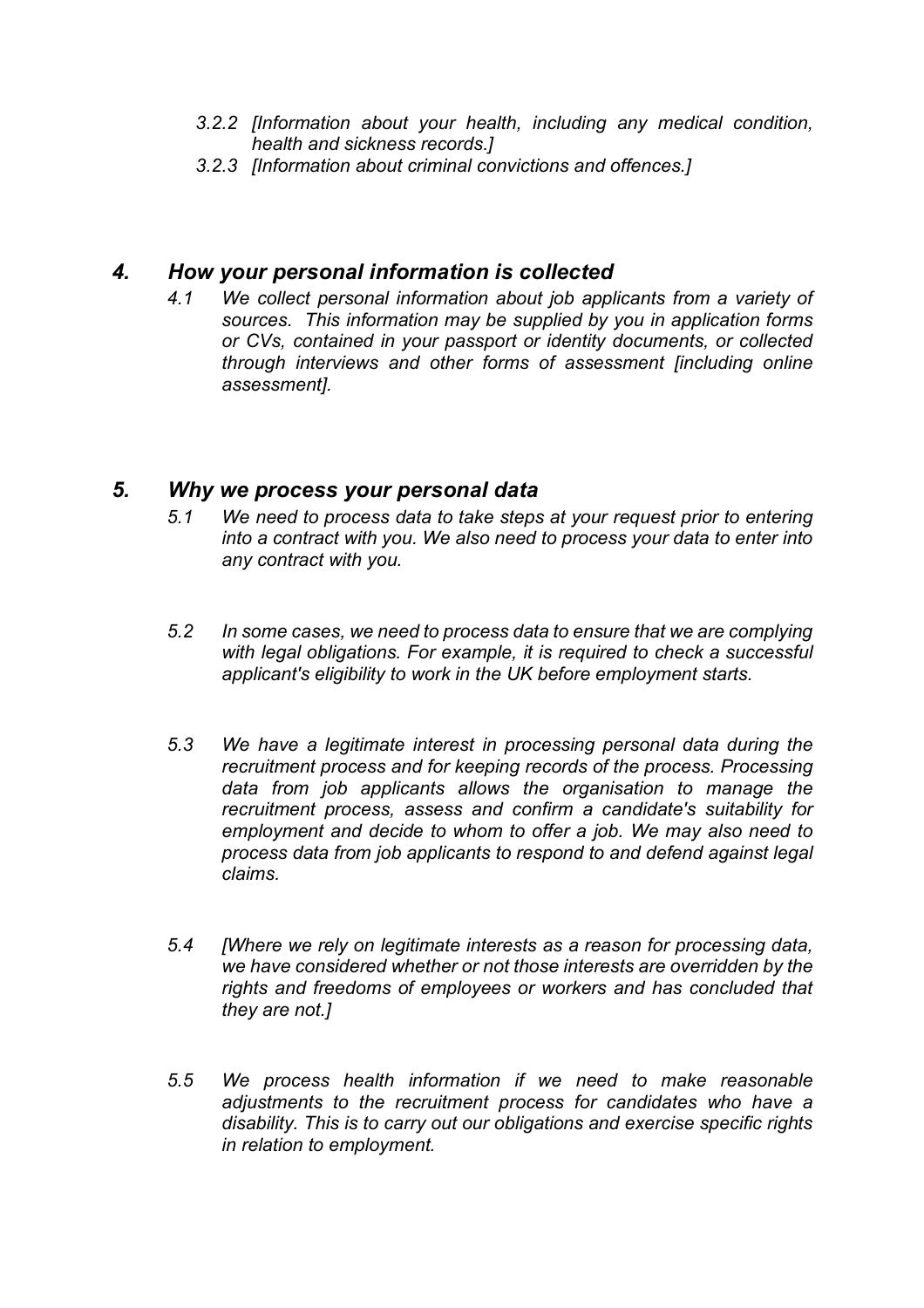- *5.6 [Where we process other special categories of data, such as information about ethnic origin, sexual orientation, health or religion or belief, this is for equal opportunities monitoring purposes.]*
- *5.7 [For some roles, we are obliged to seek information about criminal convictions and offences. Where we seek this information, we do so because it is necessary to carry out our obligations and exercise specific rights in relation to employment.]*
- *5.8 [We will not use your data for any purpose other than the recruitment exercise for which you have applied] OR [If your application is unsuccessful, the organisation will keep your personal data on file in case there are future employment opportunities for which you may be suited.*

## *6. Who has access to your personal information*

- *6.1 Your information will be shared internally for the purposes of the recruitment exercise. This includes [members of the HR and recruitment team, interviewers involved in the recruitment process, managers in the business area with a vacancy and IT staff if access to the data is necessary for the performance of their roles].*
- *6.2 The organisation will not share your data with third parties, unless your application for employment is successful and it makes you an offer of employment. The organisation will then share your data with [former employers to obtain references for you, employment background check providers to obtain necessary background checks and the Disclosure and Barring Service to obtain necessary criminal records checks].*
- *6.3 [The organisation will not transfer your data outside the European Economic Area].*

## *7. If you fail to provide personal information*

*7.1 If you fail to provide information when requested, which is necessary for us to consider your application (such as evidence of qualifications or work history), we will not be able to process your application successfully. For example, if we require a credit check or references for this role and you fail to provide us with relevant details, we will not be able to take your application further.*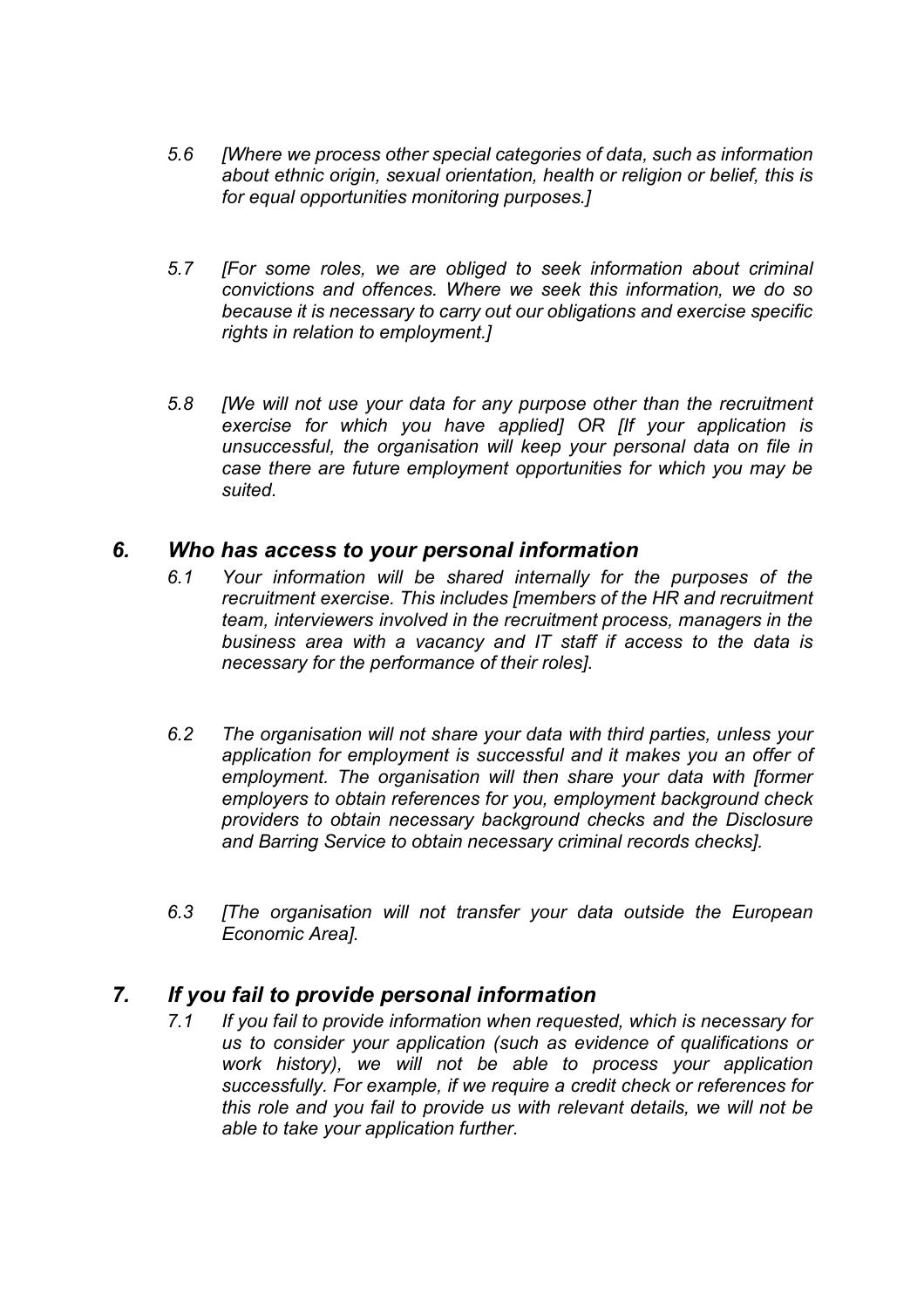# *8. Information about criminal convictions*

- *8.1 We envisage that we will process information about criminal convictions.*
- *8.2 We will collect information about your criminal convictions history if we would like to offer you the [work OR role] (conditional on checks and any other conditions, such as references, being satisfactory). We are entitled to carry out a criminal records check in order to satisfy ourselves that there is nothing in your criminal convictions history which makes you unsuitable for the role. In particular:*

*We are legally required the License Bureau to carry out criminal record checks for those carrying out a driving role.*

*8.3 We have in place an appropriate policy document and safeguards which we are required by law to maintain when processing such data.]*

## *9. Automated decision-making*

*9.1 You will not be subject to decisions that will have a significant impact on you based solely on automated decision-making.*

## *10. Data security*

- *10.1 We have put in place appropriate security measures to prevent your personal information from being accidentally lost, used or accessed in an unauthorised way, altered or disclosed. In addition, we limit access to your personal information to those employees, agents, contractors and other third parties who have a business need-to-know. They will only process your personal information on our instructions and they are subject to a duty of confidentiality. [Details of these measures may be obtained from Management.*
- *10.2 We have put in place procedures to deal with any suspected data security breach and will notify you and any applicable regulator of a suspected breach where we are legally required to do so.*

# *11. How long we will retain and process your personal information*

*11.1 If your application for employment is unsuccessful, we will hold your data on file for 6 months after the end of the relevant recruitment process. If you provide consent to allow the organisation to keep your personal data on file, we will hold your data on file for a further 6 months for*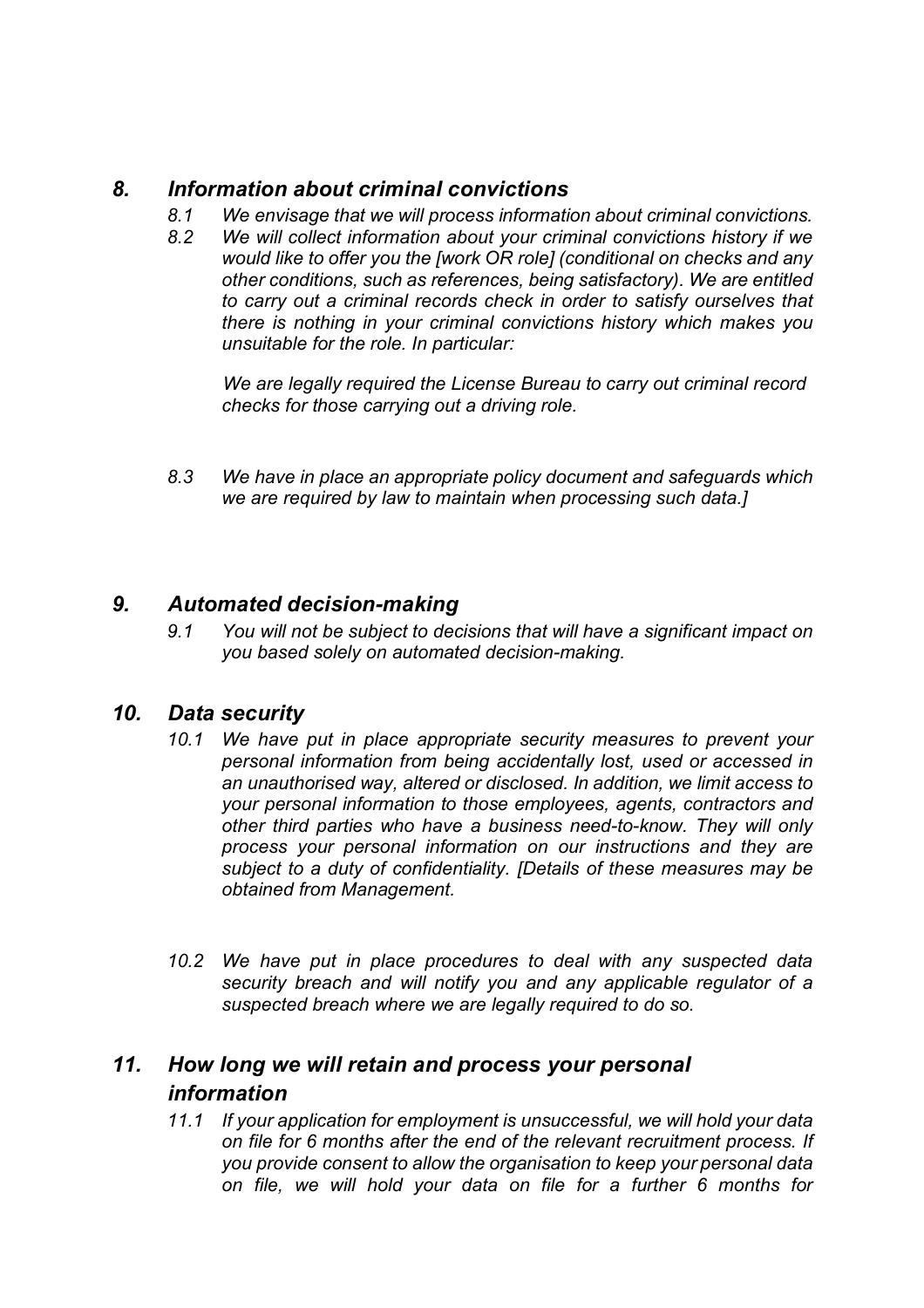*consideration for future employment opportunities. At the end of that period or once you withdraw your consent, your data is deleted or destroyed.*

*11.2 If your application for employment is successful, personal data gathered during the recruitment process will be transferred to your personnel file [and retained during your employment]. The periods for which your data*  will be held will be provided to you in a new privacy notice at the time of *your appointment.*

## *12. Rights of access, correction, erasure, and restriction*

- *12.1 Under certain circumstances, by law you have the right to:*
	- *12.1.1 Request access to your personal information (commonly known as a "data subject access request"). This enables you to receive a copy of the personal information we hold about you and to check that we are lawfully processing it.*
	- *12.1.2 Request correction of the personal information that we hold about you. This enables you to have any incomplete or inaccurate information we hold about you corrected.*
	- *12.1.3 Request erasure of your personal information. This enables you to ask us to delete or remove personal information where there is no good reason for us continuing to process it. You also have the right to ask us to delete or remove your personal information where you have exercised your right to object to processing (see below).*
	- *12.1.4 Object to processing of your personal information where we are relying on a legitimate interest (or those of a third party) and there is something about your particular situation which makes you want to object to processing on this ground. You also have the right to object where we are processing your personal information for direct marketing purposes.*
	- *12.1.5 Request the restriction of processing of your personal information. This enables you to ask us to suspend the processing of personal information about you, for example if you want us to establish its accuracy or the reason for processing it.*